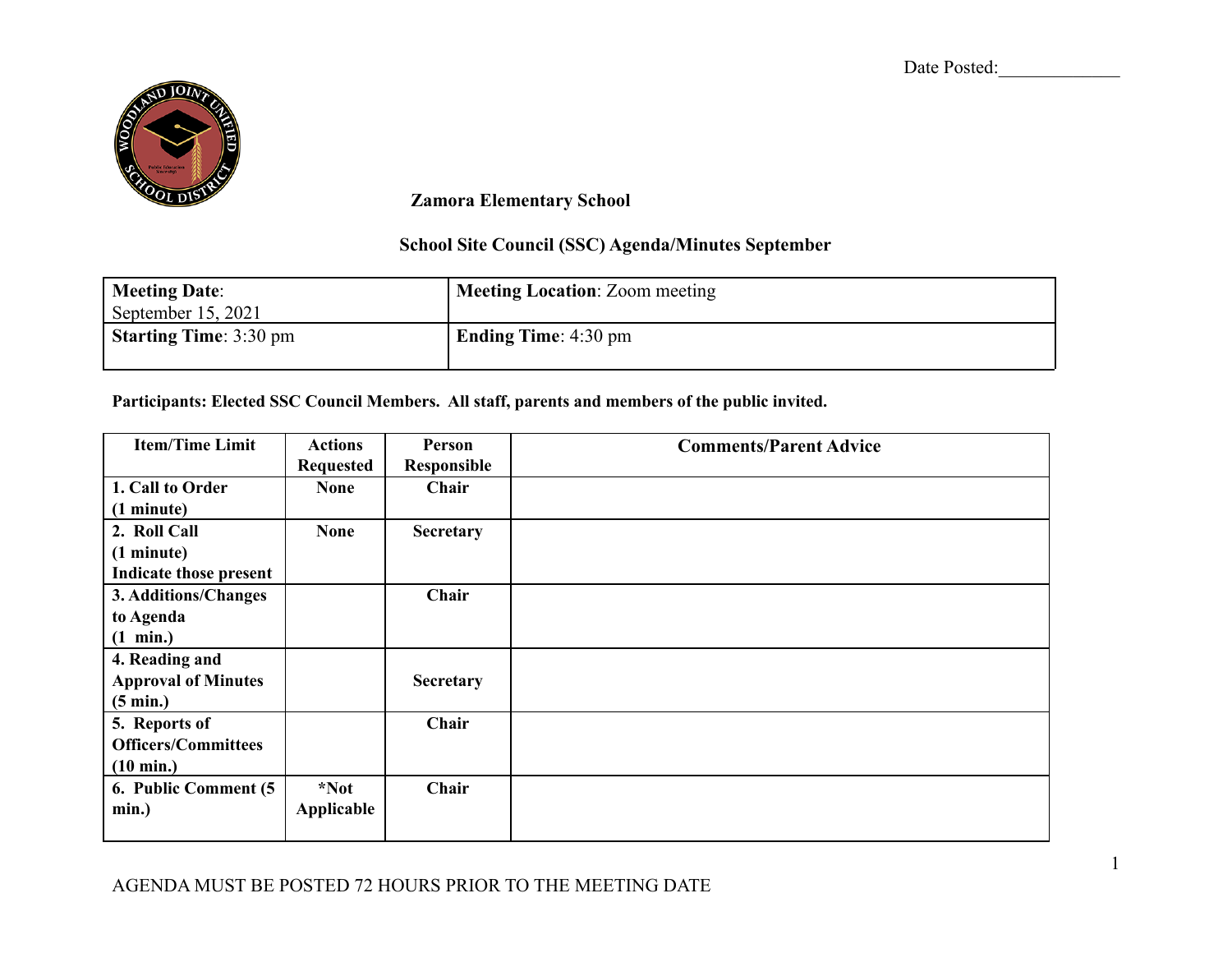| Date Posted: |
|--------------|
|--------------|

\*Under the Open Meeting Law, no action related to public comment may be acted upon at the meeting. Issues raised at the meeting may be scheduled for another SSC meeting, as approved by the council. Public comment is generally limited to two **minutes per person.**

| 7. Unfinished                      | NA          | Principal              |  |
|------------------------------------|-------------|------------------------|--|
| <b>Business (0 min.)</b>           |             |                        |  |
|                                    |             |                        |  |
| 8. New Business                    | Elect       | <b>Chair/Principal</b> |  |
| $(45 \text{ min.})$                | officers    |                        |  |
| Review,<br>$\bullet$               |             |                        |  |
| modify, and                        |             |                        |  |
|                                    | Approve     |                        |  |
| approve the                        | bylaws      |                        |  |
| safety plan                        |             |                        |  |
| <b>Review SSC</b><br>$\bullet$     | Approve     |                        |  |
| expectations                       | calendar    |                        |  |
| and roles                          |             |                        |  |
| (Video)                            |             |                        |  |
| <b>Elect officers</b><br>$\bullet$ |             |                        |  |
| <b>Review and</b>                  |             |                        |  |
| approve                            |             |                        |  |
| bylaws (if                         |             |                        |  |
| applicable)                        |             |                        |  |
| Develop and<br>$\bullet$           |             |                        |  |
| approve                            |             |                        |  |
| calendar                           |             |                        |  |
| <b>Review SPSA</b><br>$\bullet$    |             |                        |  |
|                                    |             |                        |  |
|                                    |             | Chair                  |  |
|                                    |             | Jolie Hagopian         |  |
|                                    |             |                        |  |
| 9. Adjournment                     |             |                        |  |
|                                    |             |                        |  |
| (1 min.)                           |             |                        |  |
| <b>Prepared By:</b>                |             |                        |  |
|                                    | (type name) |                        |  |
| Date:                              |             |                        |  |
|                                    |             |                        |  |